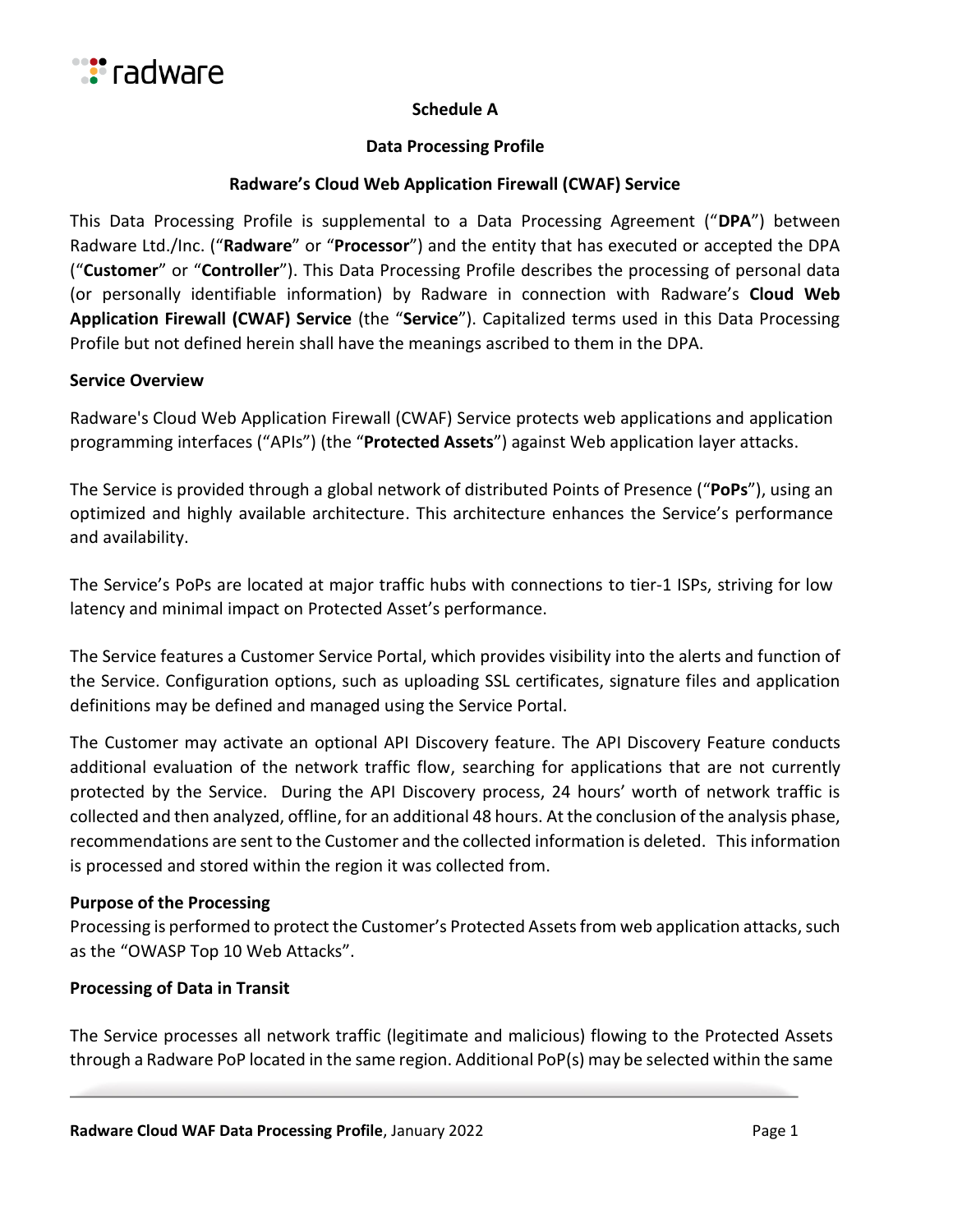

region to support load balancing and to provide redundancy. In the case of a large DDoS attack, traffic may be processed at a Radware scrubbing center(s) closer to the source of the attack. These additional locations are listed below.

Data in transit may include all categories of Personal Data as is transmitted in the Customer's data stream. Processing activity includes traffic decryption, security inspection and re-encryption of the traffic and then forwarding to the Customer's Protected Assets.

To permit the inspection of the SSL traffic, the Service requires the Customer to securely upload its SSL keys onto the Service Portal using secure storage. The Service, using an automated process, loads the keys into the appropriate infrastructure devices.

## **Processing of Data at Rest**

The data residing on the Customer Service Portal includes metadata on malicious activity (including malicious source IP addresses and network headers): Customer's account and configuration information: Audit Logs (i.e. Customer's interaction with the Services Portal) and aggregated statistics about legitimate traffic. Such data contains limited personal data, mainly in the form of IP addresses and fragments of transaction data. The Service Portal encrypts the malicious source IP values prior to storage.

Access to the Customer Service portal requires the use of Multi-Factor Authentication and the HTTPs protocol.

The Customer Service Portal database is currently hosted, using AWS Cloud Services, in the US. By the end of the first quarter of 2022, the database will be hosted within the EU. The Service Portal visualization layer processing will be performed in the U.S location with no data being stored.

## **Data stored by the Service**

| <b>Repository</b>                                   | <b>Data Description</b>                                                                                                                                                                                                                                                                                                                | <b>Retention Period</b> |
|-----------------------------------------------------|----------------------------------------------------------------------------------------------------------------------------------------------------------------------------------------------------------------------------------------------------------------------------------------------------------------------------------------|-------------------------|
| <b>Customer</b><br><b>Portal</b><br><b>Database</b> | Security event metadata for the purpose of presenting<br>status and statistics to the Customer through the Service<br>portal, generating reports and managing the Service.<br>The following security alerts information is stored:<br>Attacker/malicious actor information:<br>Source IP<br>$\overline{\phantom{a}}$<br>Source country | 3 months                |
|                                                     | User-agent                                                                                                                                                                                                                                                                                                                             |                         |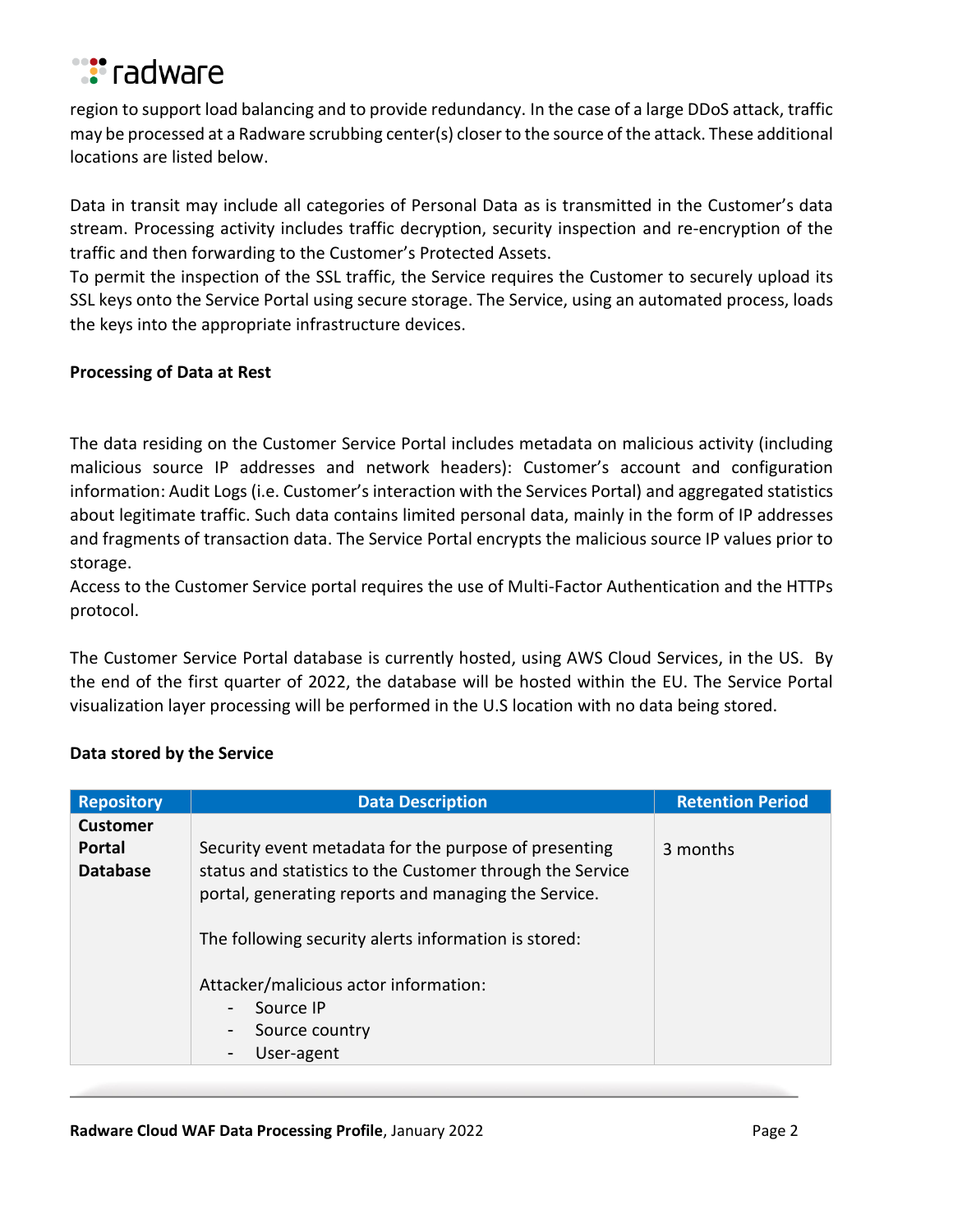

|                               | Session and cookie data<br>Attack/malicious activity information:<br><b>OWASP category</b><br>۰.<br>Attack category<br><b>Attacked URL</b><br>۰.<br>Request headers<br>Response headers<br>$\sim$<br>Attack payload<br>Action taken                                                                                                                                                                                                                                                                                                                                                     |                                                                         |
|-------------------------------|-----------------------------------------------------------------------------------------------------------------------------------------------------------------------------------------------------------------------------------------------------------------------------------------------------------------------------------------------------------------------------------------------------------------------------------------------------------------------------------------------------------------------------------------------------------------------------------------|-------------------------------------------------------------------------|
| <b>Database</b><br><b>POP</b> | Security event metadata per pop for the purpose of<br>presenting status and statistics to the Customer through<br>the Service portal, generating reports and managing the<br>Service.<br>The following security alerts information is stored:<br>Attacker/malicious actor information:<br>Source IP<br>Source country<br>User-agent<br>$\blacksquare$<br>Session and cookie data<br>Attack/malicious activity information:<br><b>OWASP category</b><br>Attack category<br>$\sim$<br><b>Attacked URL</b><br>Request headers<br>Response headers<br>Attack payload<br><b>Action taken</b> | 1 week                                                                  |
| <b>Audit Log</b>              | The following operations are stored as part of the Audit<br>Log (resulting from user action or API invocation).<br>User Activity:<br>Login<br>Logout<br>Failed login attempts<br>User creation, modification, and deletion<br><b>Application Configuration Changes:</b><br>Application provisioning and deletion<br>Network configuration changes                                                                                                                                                                                                                                       | 2 years<br>(3 months available<br>for review through<br>Service Portal) |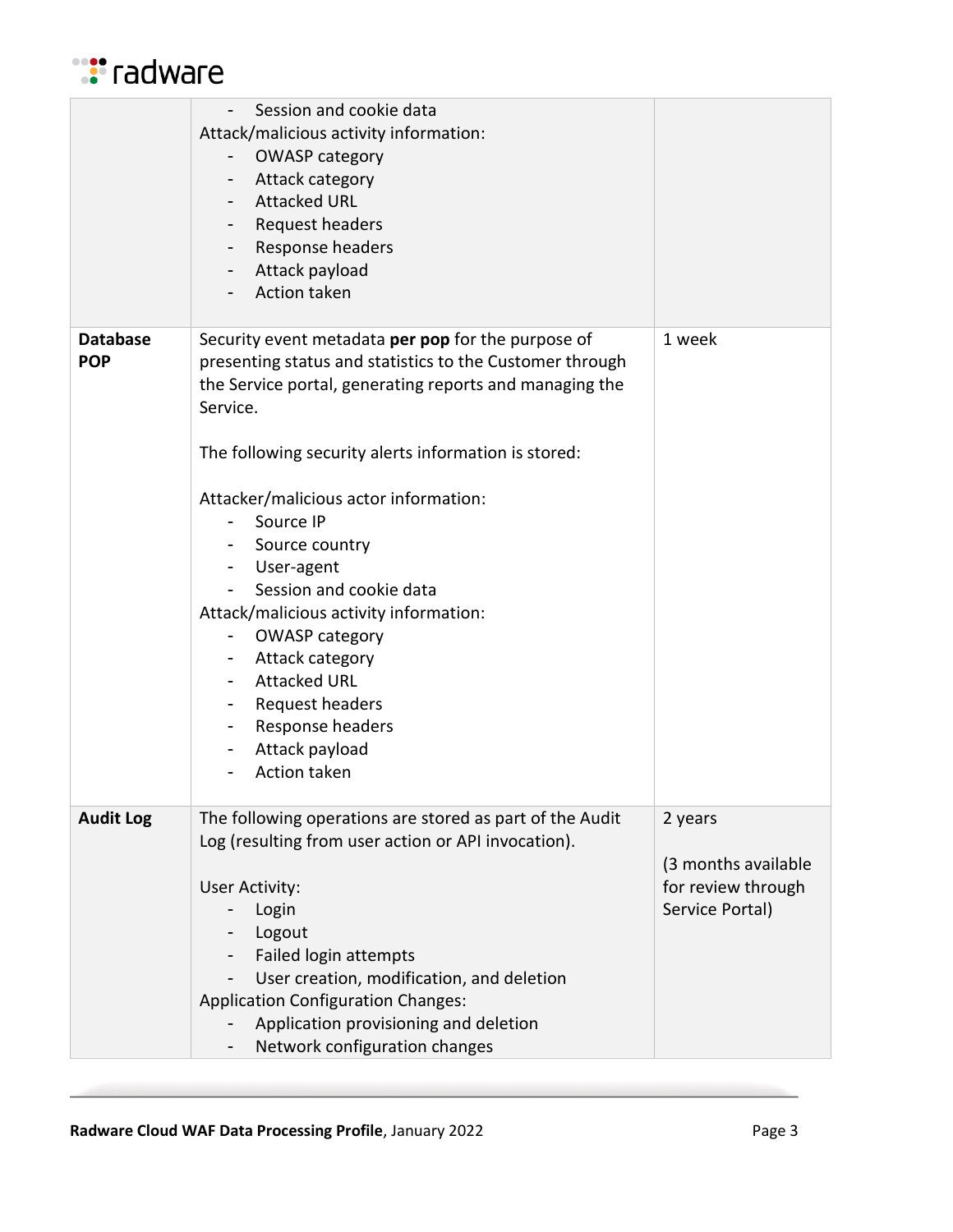

|                                                                                                                         | Security policy modification<br><b>Account Configuration Changes:</b><br>Account provisioning and deletion<br>Account settings modifications<br>$\overline{\phantom{0}}$                 |                                                                                                                 |
|-------------------------------------------------------------------------------------------------------------------------|------------------------------------------------------------------------------------------------------------------------------------------------------------------------------------------|-----------------------------------------------------------------------------------------------------------------|
| <b>Account</b><br><b>Information</b><br>and<br>configuration<br>data                                                    | Data related to the Customer's account in the Service<br>Portal.<br>Subscription:<br>Account name<br>Subscription period<br>Service plan<br>-<br>Contact information<br><b>Users</b>     | Stored as long as<br>the Customer<br>account is active.<br>Deleted once<br>Customer stops<br>using the service. |
| <b>Regional</b><br><b>Database</b><br><b>Used to</b><br>support the<br><b>API</b><br><b>Discovery</b><br><b>Feature</b> | User Transaction metadata for special features of the<br>Service<br>The following HTTP information is processed and stored:<br>Path<br>Method<br>Headers<br>Response code<br><b>Body</b> | 48 hours                                                                                                        |

## **Data Subjects**

Natural Persons include the users of the Customer's Protected Assets and the Customer's employees or agents who administrate the Service.

# **Duration of the Processing**

The duration of the processing is determined by the Principal Agreement or until deletion of all Customer's Personal Data in accordance with the DPA and the "Retention Period" set forth in the table above.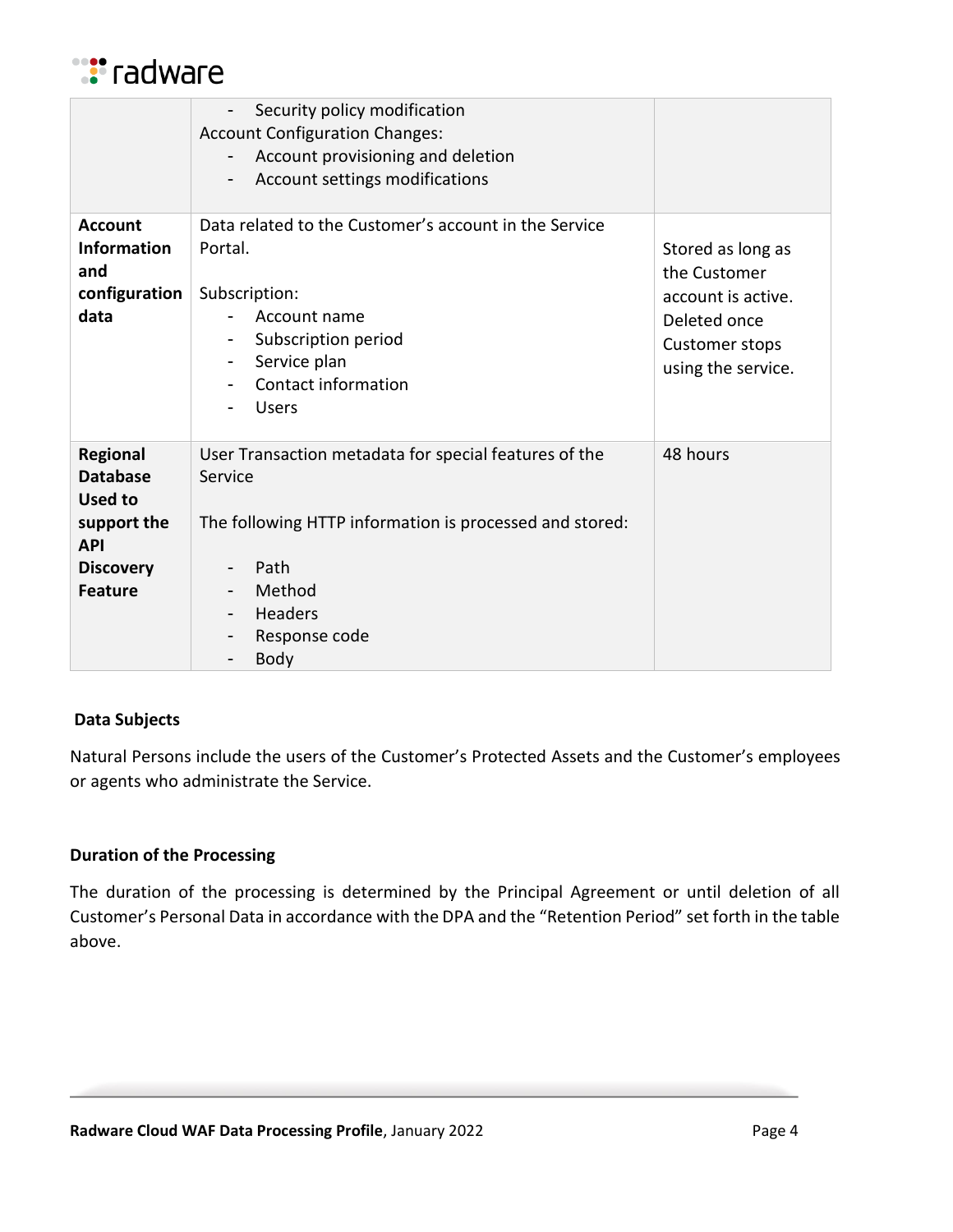

# **Processing Locations (PoPs)**

| <b>Approved Sub-</b><br>Processor/Affiliate<br>(Company Name) | Company<br>address                | <b>Approved</b><br>scope of<br>work | <b>Approved Service</b><br><b>Locations</b>          | <b>Approved Service Locations</b><br>- Address                                                                                      |
|---------------------------------------------------------------|-----------------------------------|-------------------------------------|------------------------------------------------------|-------------------------------------------------------------------------------------------------------------------------------------|
| Radware                                                       | Raoul<br>Wallenberg<br>Street 22, | Cloud WAF<br><b>POP</b>             | Frankfurt (FRA)                                      | Weissmuellerstr. 13, 60314<br>Frankfurt, Germany                                                                                    |
|                                                               | Tel Aviv-<br>Yafo, Israel         |                                     | London (LON)                                         | 1 Banbury Avenue Slough SL1<br>4LH, Slough, GB, SL1 4LH                                                                             |
|                                                               |                                   |                                     | Ashburn (ASH)                                        | 21715 Filigree Ct, Ashburn,<br>VA 20147, USA                                                                                        |
|                                                               |                                   |                                     | Singapore (SIN)                                      | IBM-SL / Digital Reality - 29A<br>International Business Park,<br>Jurong East, Singapore<br>609934                                  |
|                                                               |                                   |                                     | San Jose (SJC)                                       | <b>IBM San Jose</b>                                                                                                                 |
|                                                               |                                   |                                     | Tokyo (TKO)                                          | I2B, 3-4-1 Inukura, Miyamae-<br>ku, Kawasaki-shi, Kanagawa<br>216-0011 - Japan                                                      |
|                                                               |                                   |                                     | Hong Kong (HKG)                                      | ROYALE INTERNATIONAL<br>COURIERS LTD, 585-609<br><b>CASTLE PEAK ROAD 3RD</b><br><b>FLOOR GOODMAN KWAI</b><br><b>CHUNG LOGIST HK</b> |
|                                                               |                                   | Sydney (SYD-SL)                     | 273 Pyrmont St Ultimo,<br>Sydney NSW 2007, Australia |                                                                                                                                     |
|                                                               |                                   |                                     | Sydney (SYD2)                                        | C/639 Gardeners Rd, Mascot<br>NSW 2020, Australia                                                                                   |
|                                                               |                                   |                                     | Johannesburg<br>(JNB)                                | 5 Brewery Street, Isando,<br>Johannesburg, South Africa                                                                             |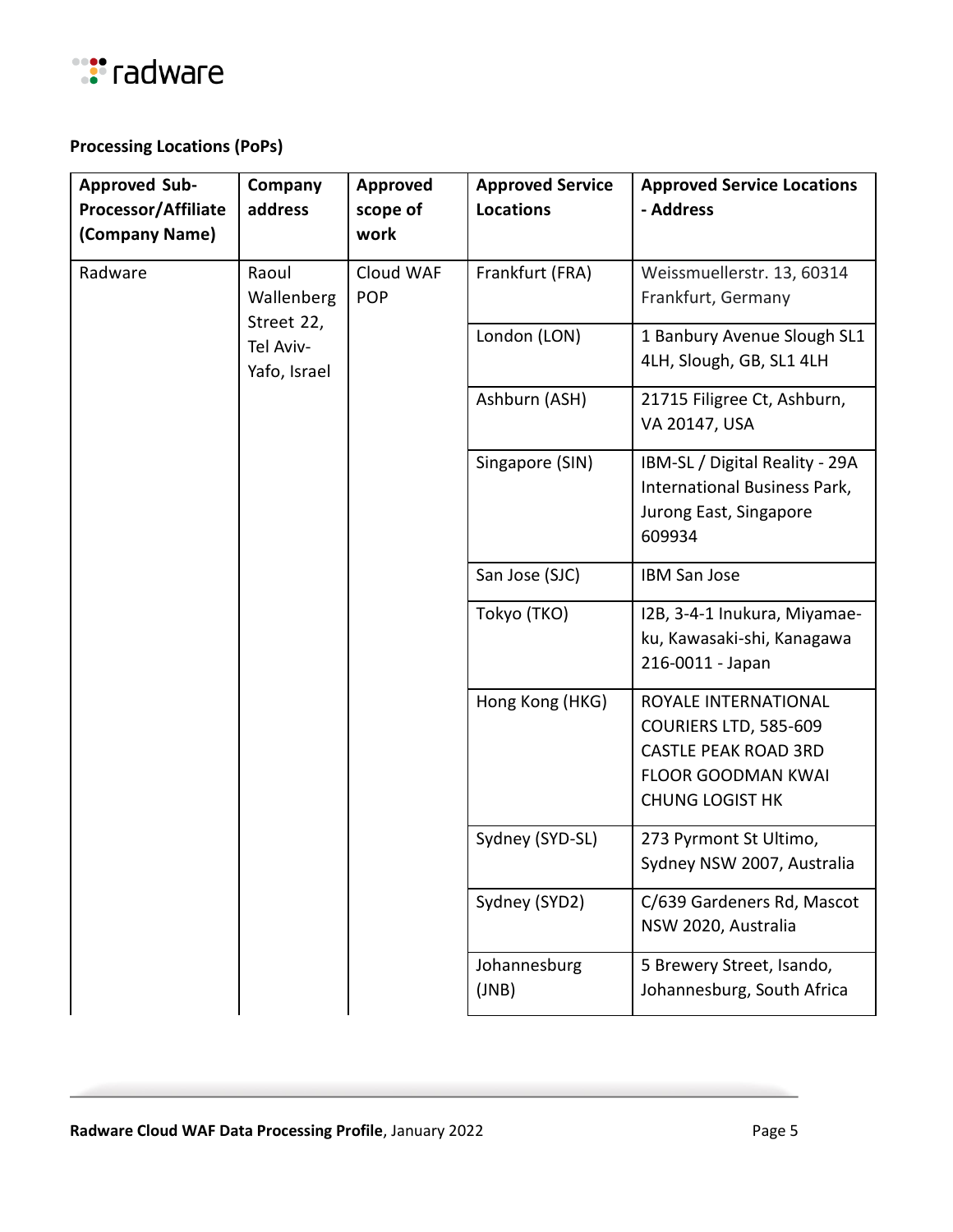# **:**"radware

|                               |                                                    | Tel Aviv (TLV)           | Ha-Sivim St 49, Petah Tikva,<br>Israel                                             |
|-------------------------------|----------------------------------------------------|--------------------------|------------------------------------------------------------------------------------|
|                               |                                                    | Chennai (MAA)            | <b>IBM Chennai</b>                                                                 |
|                               |                                                    | Sao Paolo (SAO)          | <b>IBM Sao Paolo</b>                                                               |
|                               |                                                    | Chicago (ORD)            | 2200 Busse Rd, Elk Grove<br>Village, IL 60007, USA                                 |
|                               |                                                    | Moscow (MOW)             | Butlerova str. 7, Moscow,<br>Russia, 117485                                        |
|                               |                                                    | Amsterdam (AMS)          | Amsterdam Science Park,<br>Science Park 610,<br>Amsterdam, 1098 XH,<br>Netherlands |
|                               |                                                    | Seoul (SEO)              | <b>IBM Seoul</b>                                                                   |
|                               |                                                    | Toronto (YYZ)            | 45 Parliament St, Toronto,<br>ON M5A 2Y5, Canada                                   |
| Amazon Web<br>Services (AWS)  | Operate<br>Cloud Portal<br>(Presentation<br>layer) | US-East                  | VA, USA                                                                            |
|                               | Service<br>Portal DB<br>stores in<br>Frankfurt (*) | Frankfurt (FRA)          | Weissmuellerstr. 13, 60314<br>Frankfurt, Germany                                   |
| Microsoft Azure               | Network<br>Points of                               | US East                  | VA, USA                                                                            |
| (Currently<br>decommissioned) | Presence                                           | <b>US North Central</b>  | IL, USA                                                                            |
|                               | (PoPs)                                             | <b>EU North</b>          | Dublin, Ireland                                                                    |
|                               |                                                    | <b>EU France Central</b> | Paris, France                                                                      |

(\*) By the end of the first quarter of 2022, the database will be hosted within the EU.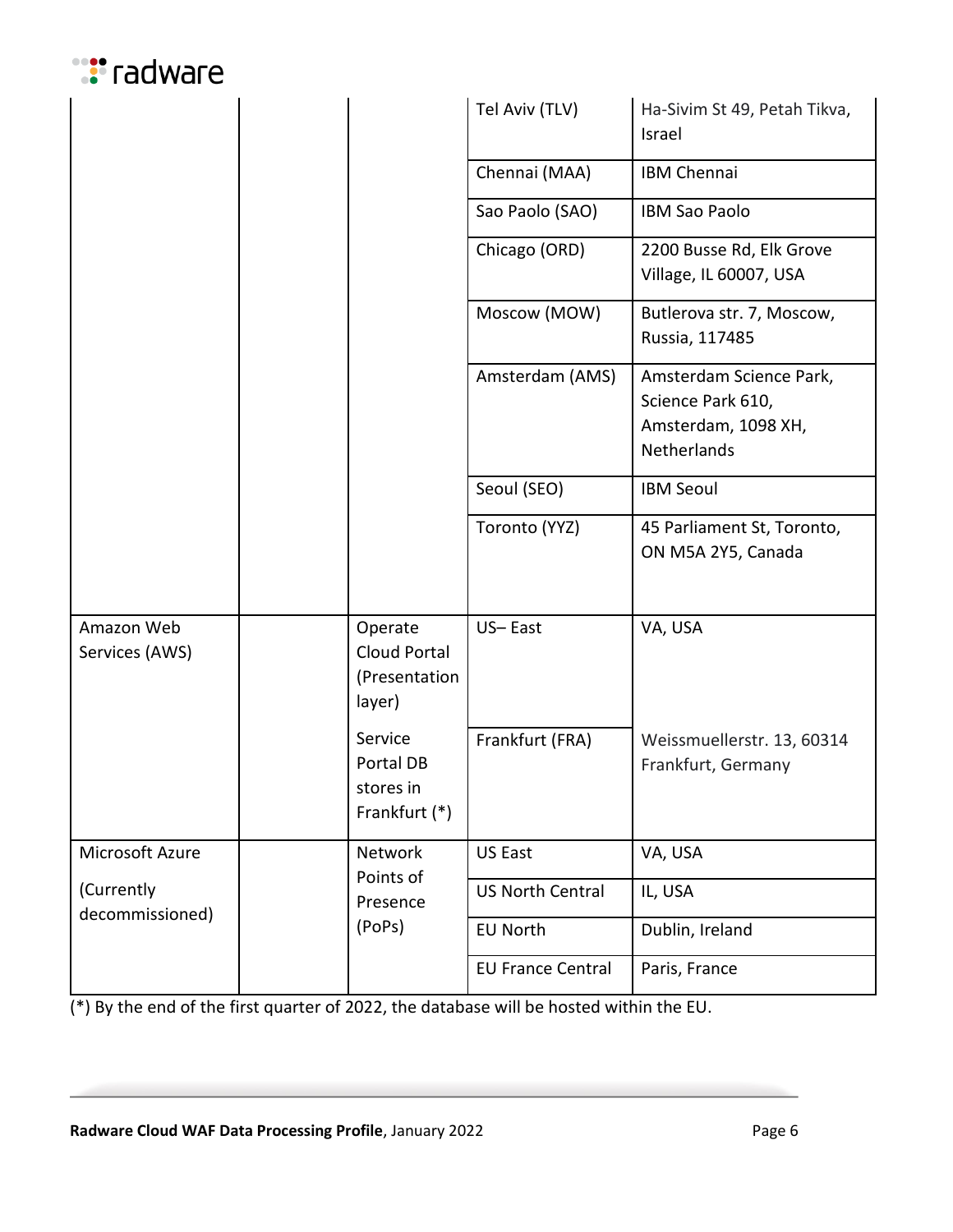

# **Additional Processing Locations (scrubbing centers) that may be deployed during a severe DDOS attack**

| Approved Sub-       | Company           | Approved       | Approved                 | Approved                |
|---------------------|-------------------|----------------|--------------------------|-------------------------|
| Processor/Affiliate | address           | scope of work  | <b>Service Locations</b> | Service Locations       |
| (Company Name)      |                   |                |                          | - Address               |
| SecurityDAM         | Raoul             | DDOS scrubbing | Frankfurt (FRA)          | Hanauer                 |
|                     | Wallenberg        | center         |                          | Landstraße 298,         |
|                     | Street 24, Tel    |                |                          | 60314 Frankfurt,        |
|                     | Aviv-Yafo, Israel |                |                          | Germany                 |
|                     |                   |                | London (LON)             | 352 Buckingham          |
|                     |                   |                |                          | Avenue, Slough,         |
|                     |                   |                |                          | Berkshire,              |
|                     |                   |                |                          | London, UK              |
|                     |                   |                | Ashburn (ASH)            | 21715 Filigree          |
|                     |                   |                |                          | Court, Ashburn,         |
|                     |                   |                |                          | VA, USA                 |
|                     |                   |                | Dallas (DFW)             | infomart, 1950 N        |
|                     |                   |                |                          | <b>Stemmons Fwy</b>     |
|                     |                   |                |                          | #1034, Dallas, TX,      |
|                     |                   |                |                          | <b>USA</b>              |
|                     |                   |                | San Jose (SJC)           | 11 Great Oaks           |
|                     |                   |                |                          | Blvd, San Jose,         |
|                     |                   |                |                          | CA, USA                 |
|                     |                   |                | Tokyo (TKO)              | <b>Financial Center</b> |
|                     |                   |                |                          | North Tower 1-9-        |
|                     |                   |                |                          | 5 Otemachi,             |
|                     |                   |                |                          | Chiyoda-ku,             |
|                     |                   |                |                          | Tokyo, Japan            |
|                     |                   |                | Hong Kong (HKG)          | 399 Chai Wan            |
|                     |                   |                |                          | Road, Hong Kong         |
|                     |                   |                | Sydney (SYD)             | 639 Gardeners           |
|                     |                   |                |                          | Road Unit B,            |
|                     |                   |                |                          | Mascot 2020,            |
|                     |                   |                |                          | Sydney, Australia       |
|                     |                   |                | Seoul (KOR)              | 36, Jangmi-ro,          |
|                     |                   |                |                          | Bundang-gu,             |
|                     |                   |                |                          | Seongnam-si             |
|                     |                   |                |                          | Gyeonggi-do             |
|                     |                   |                |                          | KYUNG, South            |
|                     |                   |                |                          | Korea                   |
|                     |                   |                | Johannesburg             | 5 Brewery Street,       |
|                     |                   |                | (JNB)                    | Isando,                 |
|                     |                   |                |                          | Johannesburg,           |
|                     |                   |                |                          | South Africa            |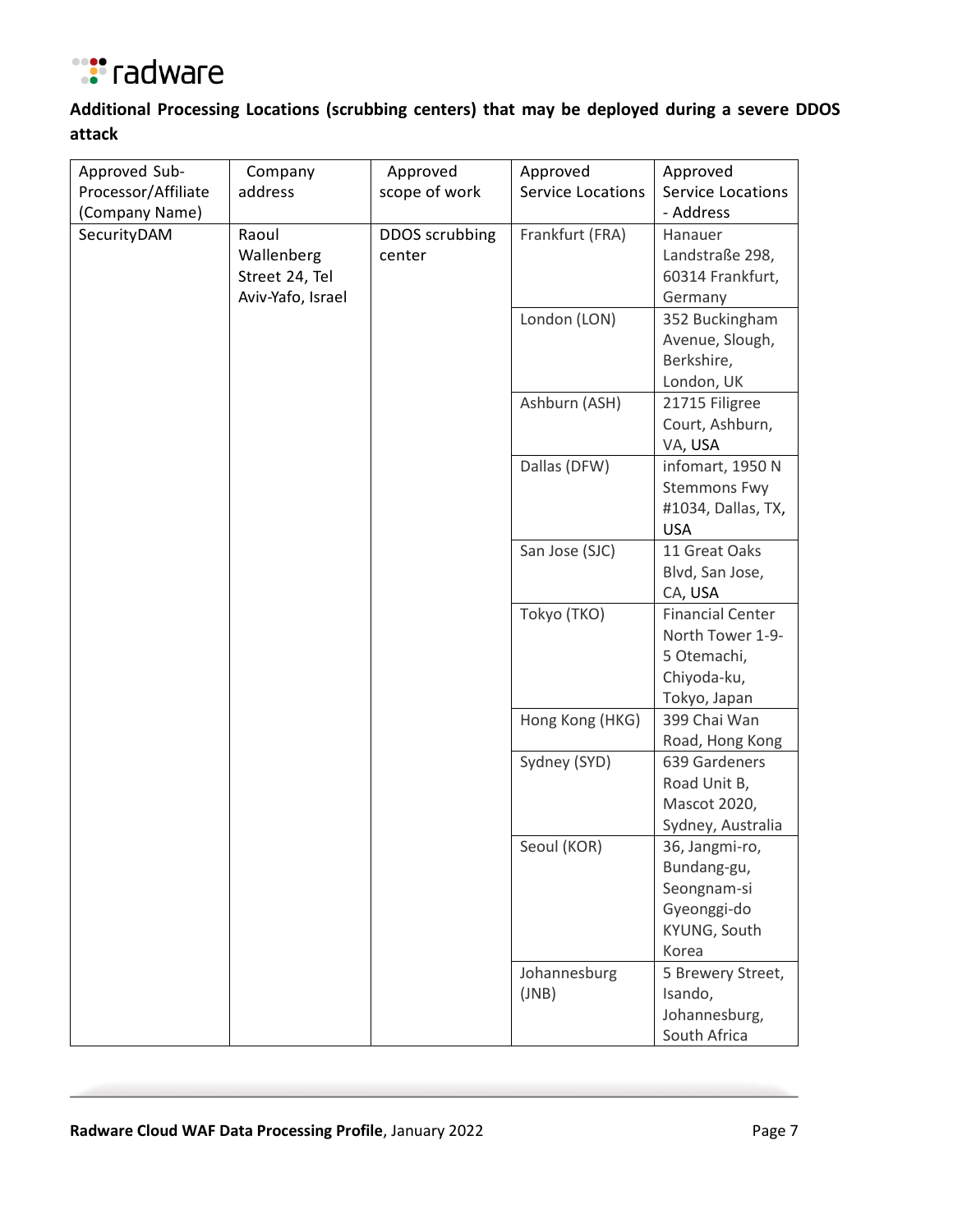

|  | Tel Aviv (TLV)  | 27 HaBarzel       |
|--|-----------------|-------------------|
|  |                 | Street, Tel Aviv- |
|  |                 | Yafo, Israel      |
|  | Sao Paulo (GRU) | Av. Marcos        |
|  |                 | Penteado de       |
|  |                 | Ulhôa Rodrigues,  |
|  |                 | 249 - Res. Tres   |
|  |                 | (Tambore),        |
|  |                 | Santana de        |
|  |                 | Parnaíba, Sao     |
|  |                 | Paolo, Brazil     |
|  | Chennai (MAA)   | F-8 SIPCOT IT     |
|  |                 | park, Siruseri,   |
|  |                 | Navallur,         |
|  |                 | Kancheepuram      |
|  |                 | Distt, Chennai,   |
|  |                 | 603103, India     |
|  | Amsterdam       | Science Park 610, |
|  | (AMS)           | 1098 XH           |
|  |                 | Amsterdam,        |
|  |                 | Netherlands       |

## **Industry Standard Certificates**

Radware's Cloud WAF Service complies with the following standards for cybersecurity and privacy:

| $\bullet$ | ISO 27001 | <b>Information Security Management Systems</b>                  |
|-----------|-----------|-----------------------------------------------------------------|
| $\bullet$ | ISO 27032 | Security Techniques -- Guidelines for Cybersecurity             |
| $\bullet$ | ISO 27017 | <b>Information Security for Cloud Services</b>                  |
| $\bullet$ | ISO 27018 | Information Security Protection of Personally identifiable      |
|           |           | information (PII) in public clouds                              |
| $\bullet$ | HIPAA     | Health Insurance Portability and Accountability Act             |
|           | PCI-DSS   | Payment Card Industry Data Security Standard - Service Provider |
|           |           | Schedule D                                                      |

Radware is compliant with *ISO 28000 Specification for Security Management Systems for the Supply Chain.*

Radware maintains a current SOC2 type II report for the Cloud WAF Service

Compliance with these standards is audited annually by third party auditors.

Customers may find Radware's latest cybersecurity and privacy certifications and attestations at <https://www.radware.com/newsroom/certificationsindustry/>